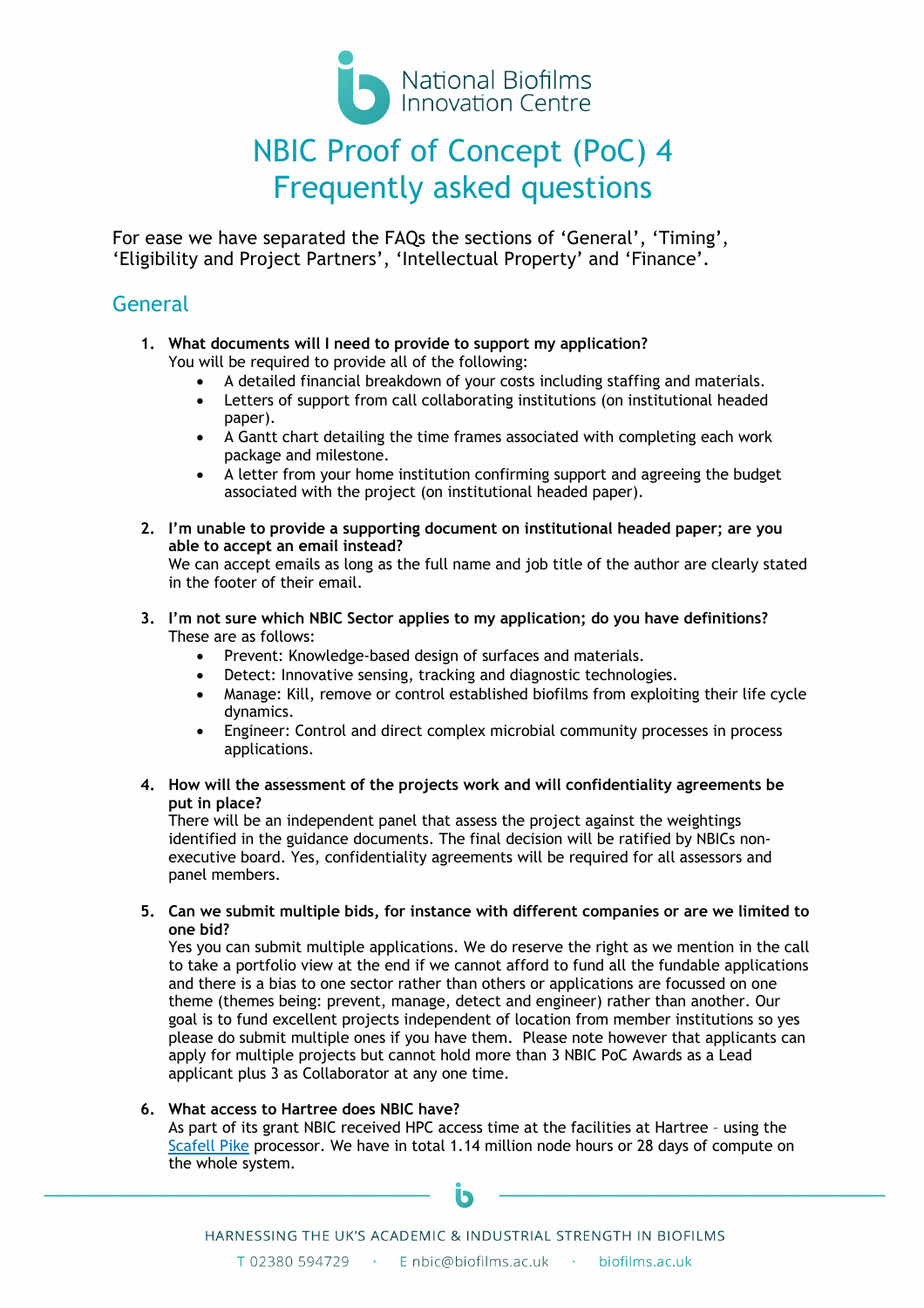

You can access their knowledge base here by registering to find out more.

If you wish to use these HPC facilities as part of your project then these can be accessed in addition to the rest of your costs, however any funding to use this facility can only be to the same limits as the PoC i.e., total costs expected to be on average £50k. there is no additional financial funding available. If you cannot add the necessary information in the application form please add an extra page as upload to your plan and risk register. Please contact us to discuss more details prior to applying.

#### **Timing**

- **7. What is the application deadline for POC4?** You are required to submit your application via our portal (on SurveyMonkey) with all the required supporting documentation by no later than 12 February 2021. If you are pending supporting documentation, please ensure you submit your application on 12 February 2021 and forward the documents to us at nbic@biofilms.ac.uk at the earliest opportunity including the POC reference number in the subject title.
- **8. When will I receive feedback on my application?** During the week commencing 24 May 2021.
- **9. For the IKC call, can we apply for two years funding for an MPhil project – I would hopefully find the funds to extend this to a PhD from my university – or would it be better to apply for a 6-month postdoc?** The scope and guidance proposes 6-12 month projects, on average, across all funded

projects.

**10. Is it possible for a project to exceed the average project duration of 6 months? My colleague is proposing a project duration of 12 months.** We will consider projects this long if this is required and fits with the other criteria of the call, however this would be exceptional. Please contact us to discuss further.

## Eligibility and Project Partners

- **11. Where can I find a list of research institutions that are part of the NBIC consortium?** This is available on the NBIC website here.
- **12. Must the industrial partner in the application be UK-based?** No, it does not have to be based in UK, but the industrial partner should have a UK presence, i.e., having a sales or R&D or manufacturing office set up in the UK.
- **13. Would it be acceptable to have 1 UK partner and 1 non-UK (EU) partner?** Yes, but the non-UK partner would not be able to be funded even if they are SME or Microenterprise.
- **14. Could you please let me know if The University of xxx has been " acceded to NBIC " as I'm not sure how to check? If it hasn't, please could you give me more information on how we can make this happen?** Please see our research partner page and our home page to find out which research institutes have joined us.
- **15. I am from the Research Support office in Public Health England (PHE, an executive agency of the UK Dept of Health & Social Care) and I would like to inquire about eligibility for the NBIC Proof of Concept call on behalf of some PHE researchers.** As the PHE is not defined as a Research Institution by the UKRI (https://www.ukri.org/funding/how-to-apply/eligibility/), you would need to partner with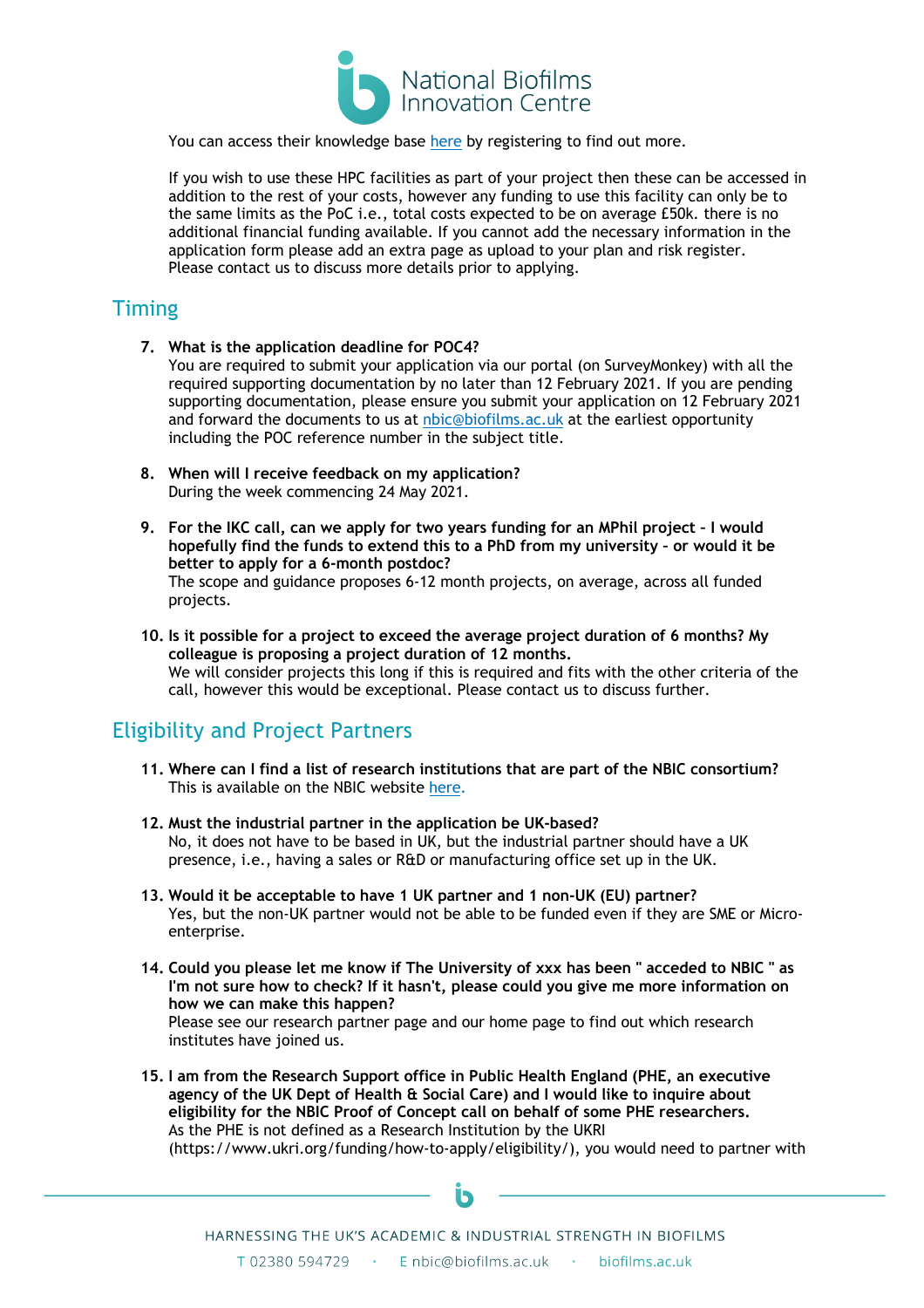

an NBIC Research Institute to submit a proposal for this call. We are happy to help connect you to any of our partners if helpful.

**16. If PHE were to apply with, for instance, our collaborators at xxx university, would need a third party, such as an SME, to be eligible?** Critical in the answer to your question will be the commercial pull and the business case for the project. Stakeholder could mean the NHS or an institution with a clear link to a market and able to define the value of the opportunity that you are trying to progress (which PHE may be able to do) and the unmet needs. Equally important is the state of technology readiness (TRL) and what the next steps are.

So through working with xxx your project application would be eligible if the case was made strongly. Being able to give information provided by a commercial partner on the scale of the opportunity would also be valuable.

**17. NBIC indicated that applications must be submitted by a lead academic, am I able to submit this in my name as a Post-doctoral Researcher?** Yes, researchers within partner academic institutes are eligible to apply.

### Intellectual Property

**18. About the IP management, who owns the IP and how is managed etc. You are expecting proposals with TRL 2-4, it means there are existing IPs, what happens to them.** For successful projects, a Project Agreement will be put in place. This Project Agreement includes negotiable clauses on IP rights based on several scenarios, including ownership, use, protection and exploitation of IP. It would be expected that Background IP would the sole and exclusive property of the party to whom it belonged prior to the start of the project. Our IP guidelines are available on our website or directly from us.

**19. Is there any guideline from the funding body on how to deal with the intellectual property, when companies are involved?** It is entirely up for the participant to negotiate on the IP in line with our guidelines (available on our website or directly from us) As our projects are publicly funded, we expect the IP to be made public at a certain stage past its necessary confidential protective period. We will need to report and demonstrate the IP related progress to BBSRC and Innovate UK.

#### Finance

- **20. Who leads the project and how the finance if transferred?** Regarding the leadership of the project; we expect that the PoC be jointly written and submitted by the lead academic partner from the NBIC research institution. The funding will be invoiced to the University of Southampton to a schedule that will also be included in the Project Agreement.
- **21. Since NBIC is giving funding only to research institute, does it mean SME & Micro gets their share through the research institute?** The University of Southampton (NBIC) as budget holder would fund the SME/ Micro directly against auditable costs.
- **22. For Micro Businesses and SMEs, the POC form says they "can receive up to 50% of directly incurred project costs (capable of audit)". What does this include?** As part of our governance, we can only part support (up to 50%) costs in SME/ Micro businesses that can be directly audited and traced to activity on the NBIC funded projects. This evidence could include documented timesheets (with explanation of hourly rates), invoices form third parties. As NBIC will only fund up to a limit (£50K). Then any costs claimed by a Company may reduce the amount payable to the academic partner. The contribution to the project in time and resources can also be indicated on the form (even if



HARNESSING THE UK'S ACADEMIC & INDUSTRIAL STRENGTH IN BIOFILMS T 02380 594729 · E nbic@biofilms.ac.uk · biofilms.ac.uk